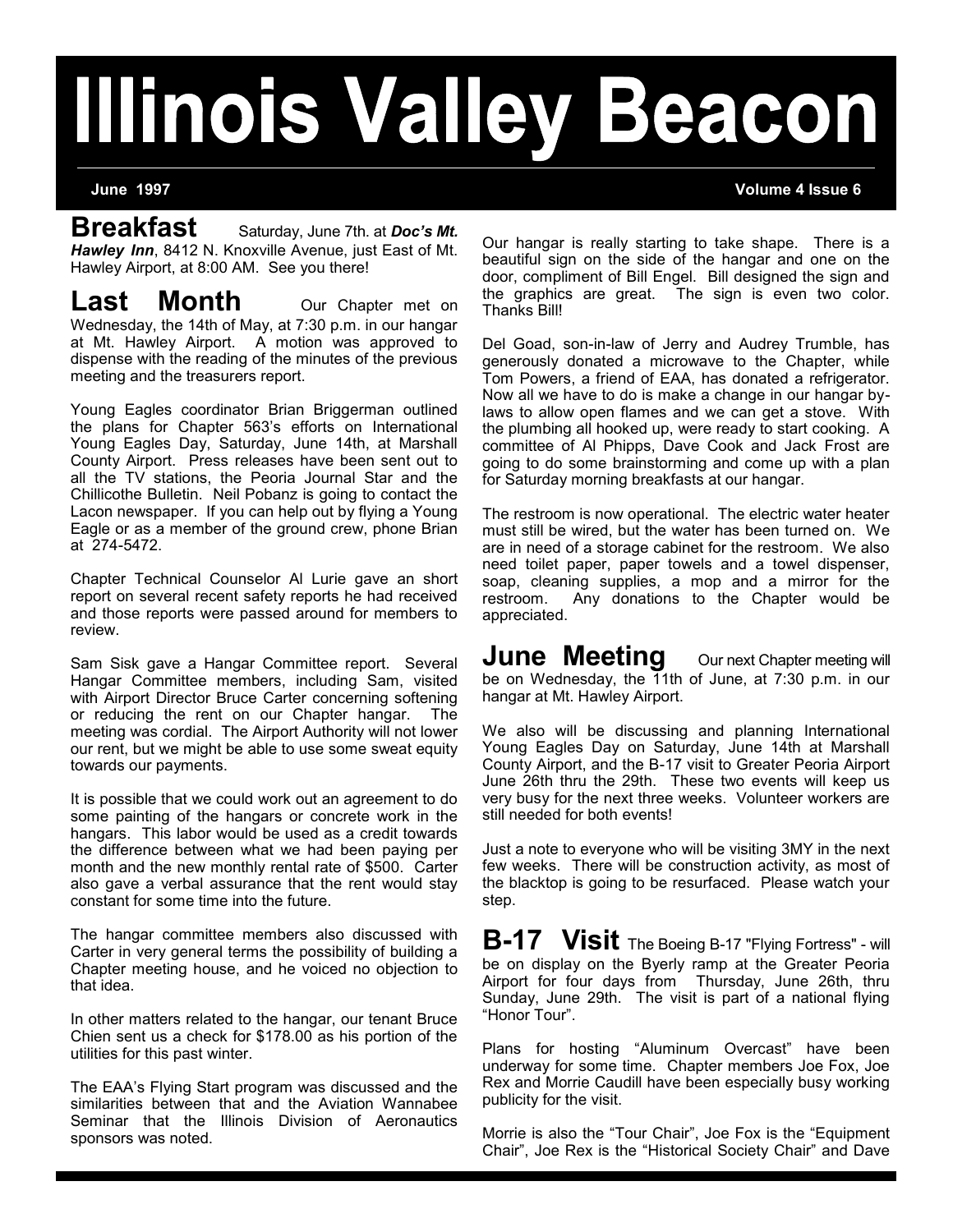

Cook is the "Volunteer Chair". If you have not already done so, please contact Dave at 682-6070 to schedule the times that your will be available to work out at Greater Peoria when the WWII bomber is here.

**Young Eagles** Volunteers are also needed to host our Chapter Young Eagles event that coincides with "International Young Eagles Day" on Saturday, June 14th, at the Marshall County Airport in Lacon, Illinois. The Rain date is June 21st.

Brian Briggerman, our Chapter Young Eagles Coordinator, is looking for pilots to fly Young Eagles in their aircraft and ground crew to keep things organized. If you can help make this a great success, please contact Brian at 309/274 -5472.

**PHILLIPS 66** Offers Fuel Rebates For 'Young

Eagles' Program

For the fourth consecutive year, Phillips 66 Company is offering \$1 per gallon rebates on Phillips 66 fuel purchases used for flights in the EAA Aviation Foundation "Young Eagles" program. Those rebates will be available for

aviation fuel purchases made in support of the program at Phillips 66 fixed base operators (FBOs) using Phillips 66 credit cards from April 6 through October 6, 1997. The rebate includes fuel purchases made for International Young Eagles Day on Saturday, June 14. The FBO at Bloomington, Illinois is the only Phillips 66 dealer in Central Illinois.

As of several weeks ago fuel was \$1.75 per gallon at the self serve pump. You must have a Phillips 66 credit card and all qualifying purchases must be charged to that card. Morrie Caudill reports that if you stop by the FBO office at Bloomington, in just a few minutes they will set you up with an account and give you a pin number to use with your Phillips 66 card at the automated pump.

Any EAA member pilot or Chapter, or pilots from organizations authorized by the EAA Aviation Foundation, are eligible to participate in the rebate program between April 6 and October 6. Avgas purchases must be made at Phillips 66 FBOs with a Phillips 66 credit card. Fuel receipts or copies of those receipts must then be mailed to Pam Crawford at Phillips 66 Company, 617 Adams Building, Bartlesville, OK 74004, no later than Oct. 31, 1997. The fuel rebate is issued only through Phillips 66, not individual FBOs. The rebates are not available for purchases of auto or jet fuel, or other brands purchased with Phillips 66 credit cards.

Participating pilots are also asked to verify their use of fuel purchases by writing and signing a statement confirming the fuel was used in support of the Young Eagles program. That signed statement must be submitted with the rebate request.

Phillips 66 credit cards may be applied for by calling 1-800- DO-APPLY (1-800-362-7759) during business hours, Monday through Friday (Central Daylight Time).

**Fathers Day Fly-In** The Marshall County Pilots Association, the Marshall County Airport Board and Lacon Aero Services are sponsoring the Annual Father's Day Fly-In/Drive-In breakfast on Sunday, June 15th, at the Marshall County Airport in Lacon, Illinois. Serving begins about 7:00 a.m. and continues until around noon. There will be door prizes, awards and other activities. For further information contact: Neil Pobanz at 309/246-3700.

## **Safety and Wannabee Seminar**

The Annual Aviation Safety - Education Program at Marshall County Airport on the Monday after Father's Day, June 16th, has been combined with an Aviation Wannabee Program. Both programs start at 7:00 p.m. and are designed for pilots, flight instructors and interested persons. Door prizes and refreshments will be provided.

John Blohm, the Safety Program Manager of the Springfield FSDO will present the "Pilot Proficiency Award Program and Casual Factors of Accidents". A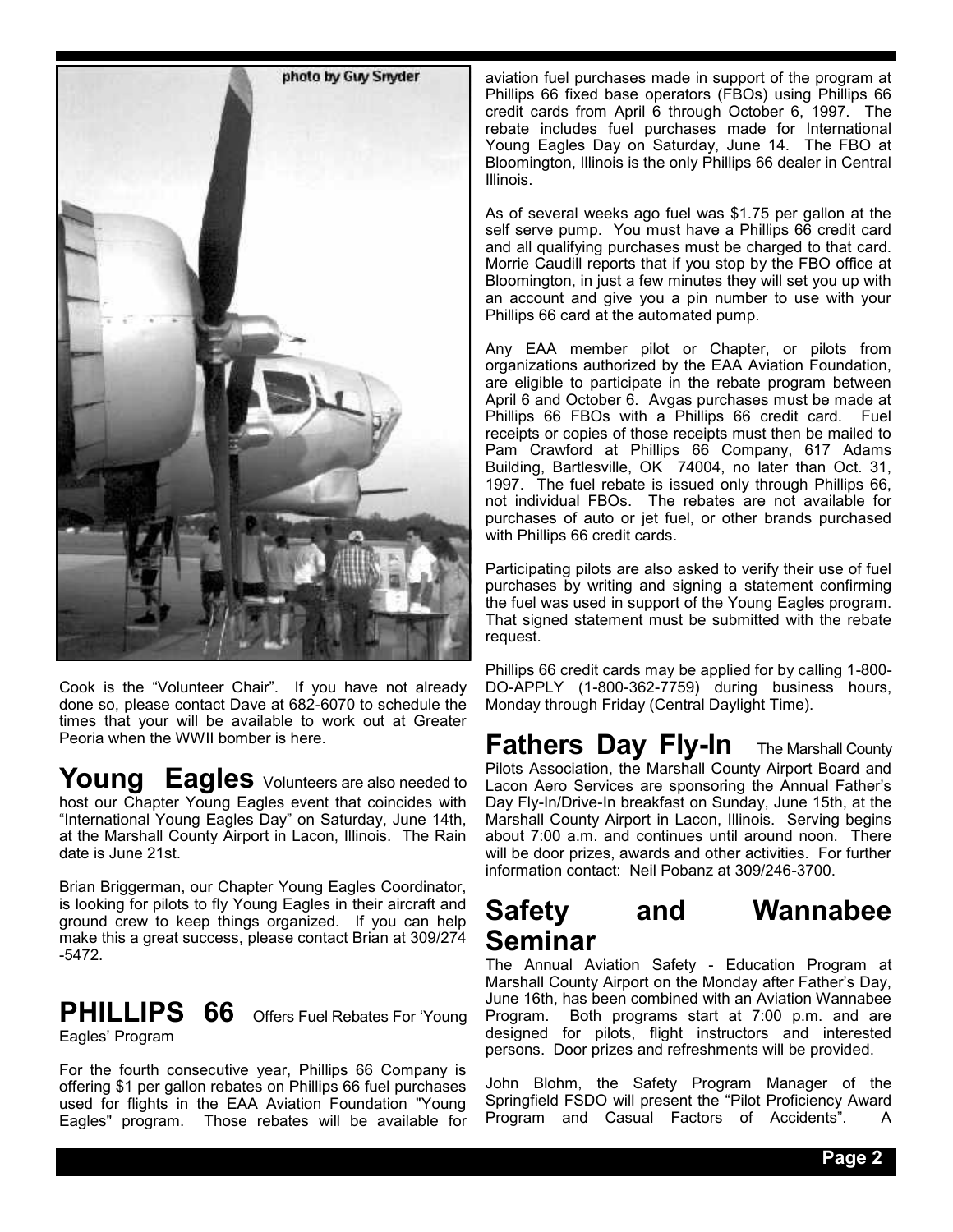representative from Elliott Aviation Avionics of Moline, Illinois will present "IFR vs. VFR GPS Installation, Certification and Interference by Hand Held Units". Neil Pobanz, Certified Flight Instructor, Aviation Safety Counselor and Inspection Authorization will present "Control, Flutter and Balance".

This event is sponsored by the FAA, Springfield, IL FSDO, Lacon Aero Services, Inc., Marshall County Airport Board, and the Illinois Department of Transportation, Division of Aeronautics. For further information contact: Neil Pobanz at 309/246-3700, or John Blohm, FAA, SPI FSDO at 217/744-1910.

## **Wings Weekend '97** The Seventh

Annual WINGS Fly-In Weekend will take place July 11th thru the 13th, at the Coles County Airport (MTO). Participants will have the unique opportunity to receive **three hours** of free flight instruction and complete their Federal Aviation Administration (FAA) WINGS pilot proficiency program in one weekend. Volunteer flight instructors will be donating their professional services for the enhancement of aviation safety.

The FAA WINGS program is a safety program that stresses recurrent training for all pilots. The WINGS program consists of receiving three hours of dual flight instruction and attending at least one ground safety seminar. Completing the requirements for the WINGS program **will substitute for a Biennial Flights Review (BFR).** Pilots in the program will be encouraged to attend as many of these safety courses as possible, which will cover a diversity of topics.

Ground Safety Seminars start at the airport hangar at 8:00 a.m. on Friday, July 11th and continue throughout the This event is sponsored by the FAA, Springfield, IL FSDO, the Illinois Department of Transportation, Division of Aeronautics, the AOPA Air Safety Foundation, the Coles County Airport Authority and AVEMCO Insurance Company. For further information about **Wings Weekend '97**, contact John Blohm at 217/744-1910 or Dale Rust at 217/524-5269.

**1998 EAA Calendars** Now for some housekeeping. This year we are going to order only as many EAA Calendars as people want. Since the volume will be down, the cost will go up to around \$6.50 or \$7.00 per calendar. If you want a 1998 EAA Calendar, contact Chapter Treasurer Al Phipps at 693-2943. We will only order as enough calendars meet our needs.

**Dues and the Newsletter** There are still a few of you who have not paid your 1997 Chapter dues. Since the cost of copying and postage takes up about half of the \$15.00 annual dues, the Chapter can not afford to indefinitely subsidize those who have not paid.

If you have not yet paid for this year, mail a check off to Chapter Treasurer Al Phipps before your newsletter is terminated!

## **Calendar**

#### **June 6th & 7th -- Scott AFB, Illinois**

Scott AFB, HQ Air Mobility Command Base Open House and Airshow USAF 50th and salute to the Berlin Airlift. Tel: 618/256-1663.

#### **June 6th thru 8th -- Aurora, Illinois**

EAA Chapter 579 Fly-In and Acrobatic Contest. Contact: 630/466-4193.

#### **June 7th & 8th -- Elkhart, Indiana**

Elkhart Airshow '97 with Leapfrogs.

#### **June 7th & 8th -- Rantoul, Illinois** Air Festival '97.

**June 7th & 8th -- Kalamazoo, Michigan**

High on America Airshow with Golden Knights.

#### **June 8th — Muscatine, Iowa**

Fly-In breakfast and swap meet. Contact: 319/264-1679.

#### **June 8th — Lansing, Illinois**

EAA Chapter 260 Fly-In breakfast. Contact: 708/331- 4276.

#### **June 8th — Spencer, Iowa**

Fly Iowa '97.

#### **June 8th -- Rock Falls, Illinois**

15th annual Chapter 410 Fly-in/Drive-in Pancake breakfast at Whiteside County Airport, 7 a.m. to noon. Contact: Bill Havener, 815/626-0910.

#### **June 8th -- Manitowoc, Wisconsin**

Airport Show. Tel: 414/682-9227.

#### **June 8th -- Grissom AFB, Indiana**

Grissom AFB, Open House with Thunderbirds and Golden Knights.

#### **June 11th — Bloomington, Illinois**

Aviation Safety Seminar at Image Air (FBO) hangar at BMI.

## **June 12th thru 15th — Lawrenceville, Illinois**

Vintage Sailplane Regatta. Contact: 618/584-3328.

#### **June 13th thru 15th— Sioux City, Iowa**

Mid-America Air Show. Contact: 716/742-2480.

#### **June 13th thru 15th — Butler, Missouri**

7th National Gathering for Canard Type Aircraft at Butler Memorial Airport. Sponsored by the Central States Association. Contact: Tom Jordan, 816/679-3328.

#### **June 13th thru 15th -- Tinker AFB, Oklahoma**

Tinker AFB, Aerospace America Airshow and Open House USAF 50th includes night time flying display. Tel: 405/734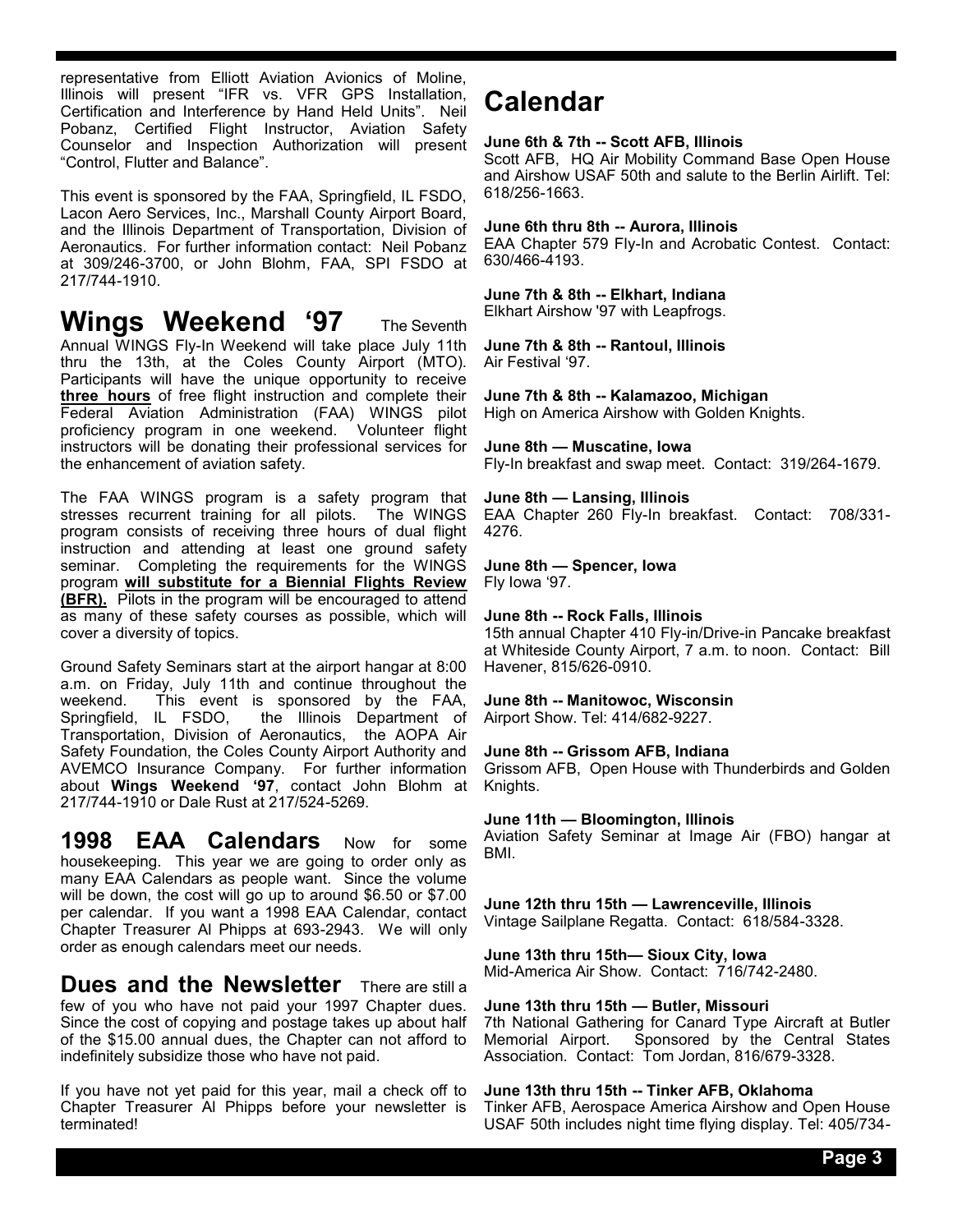5888.

**June 13th thru 15th -- Sioux City, Iowa** Mid America Airshow.

#### **June 14th -- INTERNATIONAL YOUNG EAGLES DAY**

#### **June 14th — Lacon, Illinois**

EAA Chapter 563 International Young Eagles Day event at Marshall County Airport. Contact: Brian Briggerman at 309/274-5472.

**June 14th -- Whiteman AFB, Missouri** Whiteman AFB, Open House USAF 50th. Tel: 816/687- 6123.

**June 14th & 15th -- Oklahoma City, Oklahoma**

Aerospace America Airshow with Thunderbirds and Golden Knights.

**June 14th thru 21st -- Rock Falls, Illinois** Region 7 Glider Meet.

**June 15th — Lacon, Illinois**

Annual Fathers Day Fly-In/Drive-In breakfast at the Marshall County Airport.

#### **June 15th — Quincy, Illinois**

Fathers Day Fly-In/Drive-In pancake and sausage breakfast sponsored by EAA Chapter 488. The event is held at Haerr Field (K04), Taylor, Missouri, 5 miles west of Quincy.

#### **June 15th -- LaCrosse, Wisconsin**

Father's Day Fly-In/Drive-In breakfast, 7 - 12:00 noon. PIC free, displays by Harley Davidson, Skipperliner, aviation vendors, fly-bys and static displays. Check NOTAMS. Contact: 608/781-5271.

#### **June 16th — Lacon, Illinois**

Aviation Safety Seminar at the Marshall County Airport.

**June 19th thru 22nd — St. Louis, Missouri**

American Waco Club Fly-In at Dauster Flying Field. Contact: 616/624-6490.

**June 20th thru 23rd -- Davenport, Iowa**

Quad City Airshow Midwest Golden Salute to the USAF 50th. Tel: 319/285-7469.

**June 21st & 22nd — Canton, Illinois** Ultralight Fly-In at Canton Ingersoll Airport. Contact: 309/647-6976.

**June 22nd — Auburn, Indiana**

Hoosier Warbird Fly-In at Auburn Airport. Contact: Miles Walton, 219/925-6285.

**June 25th thru 28th — Lock Haven, Pennsylvania** Cub Sentimental Journey. Contact: 717/893-4207.

**June 26th thru 29th — Mt. Vernon, Ohio** National WACC Fly-In. Contact: 513/868-0084.

#### **June 28th — Burlington, Iowa**

Fly-In/Drive-In Brat Supper at the Burlington Regional Airport from 4:00 p.m. until 7:00 p.m. Sponsored by EAA Chapter 700. Brats, Beans, Chips and Drinks. Contact 319/752-8173.

**June 28th -- Joplin, Missouri** Joplin Airshow.

**June 28th thru July 5th -- Battle Creek, Michigan** International Hot Air Balloon Event and Airshow with Thunderbirds. Tel: 616/961-3204.

**JULY 3rd & 4th -- Dubuque, Iowa**

Look Beyond the Tri-States with Golden Knights. Contact: 319/588-5706.

**JULY 3rd & 4th -- Mansfield, Ohio** Freedom Festival.

**JULY 4th -- Monmouth, Illinois** Monmouth Flying Club Fly-In. Contact: 309/734-7662.

**JULY 4th -- Mt. Morris, Illinois** Fly-In Breakfast. Contact: 815/732-7268.

**JULY 4th -- Corning, Iowa** Fly-In Breakfast. Contact: 515/322-4823.

**JULY 4th thru 6th -- St. Louis, Missouri** McDonnell Douglas Airshow and Fair with Leapfrogs and Golden Knights. Contact: 314/725-1710.

**JULY 5th -- Marshall, Minnesota** Airshow.

**JULY 5th & 6th -- Emmetsburg, Iowa** Annual Taildragger Fly-In. Contact: 712/852-2346.

#### **July 6th — McNabb, Illinois**

FLY-IN/DRIVE-IN Breakfast, Sponsored by EAA Chapter 948, the first Sunday of the month, from 7-11 A.M. at Hartenbauer's Airport on McNabb Road, rain or shine. Contact: 815/882-2371.

**JULY 7th -- Rantoul, Illinois** A Gathering of Eagles. Contact: 309/693-7496.

**JULY 7th thru 12th -- Kansas City, Kansas** Advanced World Aerobatics Championships

**JULY 9th thru 13th -- Arlington, Washington** 28th Annual Arlington NW EAA Fly-In. Contact: 360/435- 5857.

**JULY 11th & 12th -- Springfield, Illinois** Springfield Air Rendezvous. Contact: 217/789-4400.

**July 11th thru 13th — Mattoon, Illinois** WINGS WEEKEND '97 at the Coles County Airport (MTO)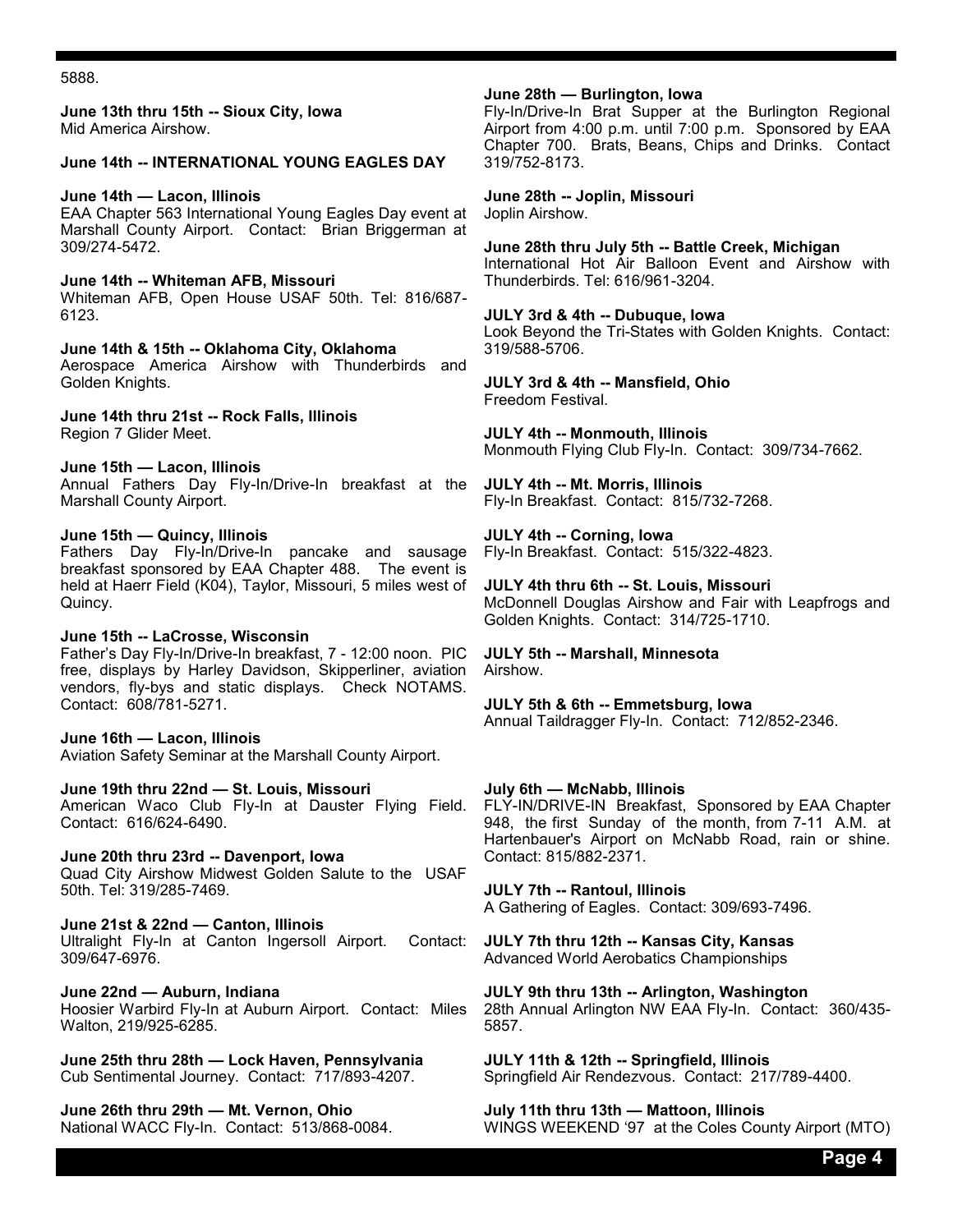located between the cities of Mattoon and Charleston, Illinois. Sponsored by: FAA Springfield, Illinois Flight<br>Standards District Office; Illinois Department of Standards District Office; Transportation/Division of Aeronautics; AOPA Air Safety Foundation; Coles County Airport Authority and AVEMCO Insurance Company.

**JULY 14th thru 20th -- Dayton, Ohio** Wright Patterson AFB , USAF 50th Dayton US Air and Trade Show. Tel: 513/898-5901

**JULY 17th -- Rhinelander, Wisconsin** Airshow with Golden Knights.

**JULY 18th thru 20th -- Ankeny, Iowa** Greater Des Moines Aviation Expo.

**JULY 18th thru 20th -- Muskegon, Michigan** Airshow.

**JULY 19th & 20th -- Canton, Illinois** Piper Fly-In. Temor Aviation. Contact: 309/647-6976.

**JULY 19th & 20th -- Erie, Illinois** USUA Region 8 Regional Competition at Earl's Airpark. Contact: Pat Earl, 309/659-2517.

**July 22nd thru July 27th — Mentone, Indiana** Popular Rotorcraft Association Convention and Fly-In at Mentone Airport. Contact: 219/353-7227.

**JULY 25th thru 27th -- Sioux City, Iowa** Airshow with Leapfrogs and Golden Knights.

**JULY 25th thru 27th -- Keokuk, Iowa** ILPA-IBDA L-Birds Fly-In. Contact: Irv Linder at 319/524- 6378 or 319/524-6203.

**JULY 25th thru 27th -- Newton, Iowa** Newton Air Show. Contact: 1-800/798-0299.

**JULY 26th thru 29th -- Green Bay, Wisconsin** 15th Annual Cardinal Club Fly-In Convention. Contact: Phil Harrison, 913/842-7016.

**July 30th thru August 5th — Oshkosh, Wisconsin**

**EAA OSHKOSH '97** — 45th Annual EAA Fly-In and Sport Aviation Convention.

The EAA Fly-In Convention is the worlds greatest sport aviation gathering! Thousands of airplanes, hundreds of thousands of people and the biggest names in aviation, all together for one week to share the world of flight. Get ready to make your trip to Wittman Regional Airport, the home of sport aviation. For EAA Fly-In Convention Information contact John Burton, 414/426-4800.

The best way to enjoy EAA Oshkosh is with an EAA membership. As an EAA member, you also receive big discounts over the admission rate paid by non-member aviation enthusiasts. Join prior to July 16th to receive the current member discount. To become an EAA member

phone 1-800-JOIN EAA.

#### **August 3rd — McNabb, Illinois**

FLY-IN/DRIVE-IN Breakfast, Sponsored by EAA Chapter 948, the first Sunday of the month, from 7-11 A.M. at Hartenbauer's Airport on McNabb Road, rain or shine. Contact: 815/882-2371.

**AUGUST 6th thru 11th -- Fond Du Lac, Wisconsin** IAC Championship. Contact: 717/233-8711.

**AUGUST 8th thru 10th -- Muncie, Indiana**  Summer Heat Balloon Championships.

**AUGUST 8th thru 10th -- St. Paul, Minnesota** Air Power Display.

**AUGUST 9th & 10th -- Goshen, Indiana** Airshow '97 with Golden Knights.

**AUGUST 15th thru 24th -- Columbia, Missouri** US National Ballooning Championships. Tel: USA 314 445 1445.

**AUGUST 16th & 17th -- Canton, Illinois** Melon Fest. Temor Aviation. Contact: 309/647-6976.

**AUGUST 16th & 17th -- Columbia, Ohio** Rickenbacker International Airport Airshow and Open House with Thunderbirds and Golden Knights. Tel: USA 614/863-8791.

**AUGUST 16th & 17th -- Kankakee, Illinois** Air Festival with Golden Knights. **AUGUST 22nd thru 24th -- Bloomington, Illinois** Prairie Airshow.

**AUGUST 23rd & 24th -- Canton, Illinois** Fifties/Sixties Fly-In Dance. Temor Aviation. Contact: 309/647-6976.

**AUGUST 23rd & 24th -- Chicago, Illinois** Air and Water Show with Thunderbirds and Leapfrogs. USAF 50th. Tel: 312/353-8300

**AUGUST 27th -- Chicago, Illinois** O'Hare International Airport, Illinois. 80th Anniversary of the 108th ARS. Tel: 312/825-5620

**AUGUST 29th thru SEPTEMBER 1st -- Cleveland, Ohio** National Airshow with Golden Knights.

**AUGUST 29th thru SEPTEMBER 1st -- Blakesburg, Iowa**

Antique Airplane Association Fly-In. Contact: 515/938- 2773.

**AUGUST 30th & 31st -- Sellersberg, Indiana**  Airshow with Golden Knights.

**SEPTEMBER 5th thru 7th -- Brodhead, Wisconsin** Grassroots Fly-In. Contact: 414/966-7627.